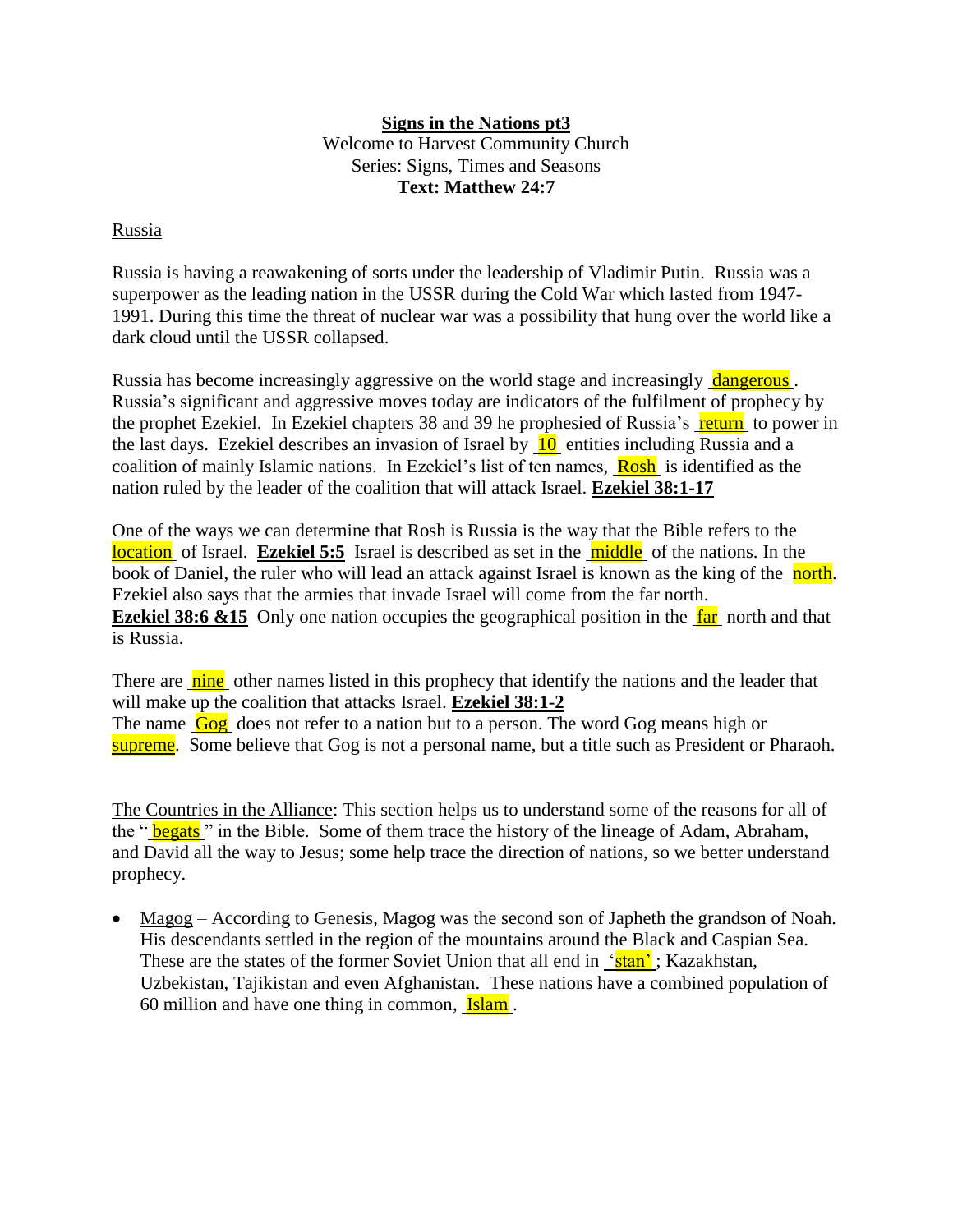- Meshech and Tubal These were the fifth and sixth sons of Japheth and also grandsons of Noah. These men established territories bearing their names. Scofield identifies Meshech as Moscow, and Tubal as Tobolsk; other scholars identify them as territories of modern-day Turkey.
- Persia Changed its name to  $\frac{\text{tran}}{\text{tran}}$  in 1935, and in 1979 they changed the name again to the Islamic Republic of Iran. Iran and Russia will be leading the forces in this prophecy who desire to wipe Israel off the map. (These are the words of the Iranian president.)
- Ethiopia This is one of two North African countries named as part of the coalition. Ethiopia was founded by  $Cush$ , the grandson of Noah by his second son Ham. When Ezekiel made this prophecy, Ethiopia was a part of Egypt, today this region is the country of Ethiopia and part of modern-day Sudan. Sudan is one of Israel's staunchest enemies. Ethiopia is also home to many Christians and descendants from the tribes of Israel. There is a church in Ethiopia that claims to house the actual Ark of the Covenant.
- $\bullet$  Libya the land west of Egypt. It is the only country on Ezekiel's list that kept its historic name. Libya was founded by Ham's son Put. Today Libya has renewed its ties with Russia after the death and overthrow of its most notorious leader Muammar Gaddafi.
- Gomer the first son of Japheth and the grandson of Noah. Many people have taught that Gomer was the founder of the nation of **Germany**. We know of the anti-Semitic history of this nation. Is it possible that a united anti-Semitic Germany will ally itself with an anti-Semitic Russia?
- Togarmah this is the third son of Gomer, son of Japheth and great-grandson of Noah. Ezekiel places this nation from the far north. Many identify the connection of this with both the countries of Turkey and Turkestan.

These are the nations that will form a coalition and march against Israel setting the stage for a huge world war focused on the Holy Land.

As Ezekiel prophecies about this invasion there is no misinterpreting God's **position** on this war. **Ezekiel 38:3-4** God says, "I am **against** you and I am leading you out. Even with all your army and weapons I am in control over you. You are like a horse with a hook in its mouth and not a bit and bridal."

The purpose of the invasion is three-fold:

- 1) To seize Israel's land. **Ezekiel 38:11-12**
- 2) To plunder Israel's riches. **Ezekiel 38:12-13**
- 3) To kill Israel's people. **Ezekiel 38:16**